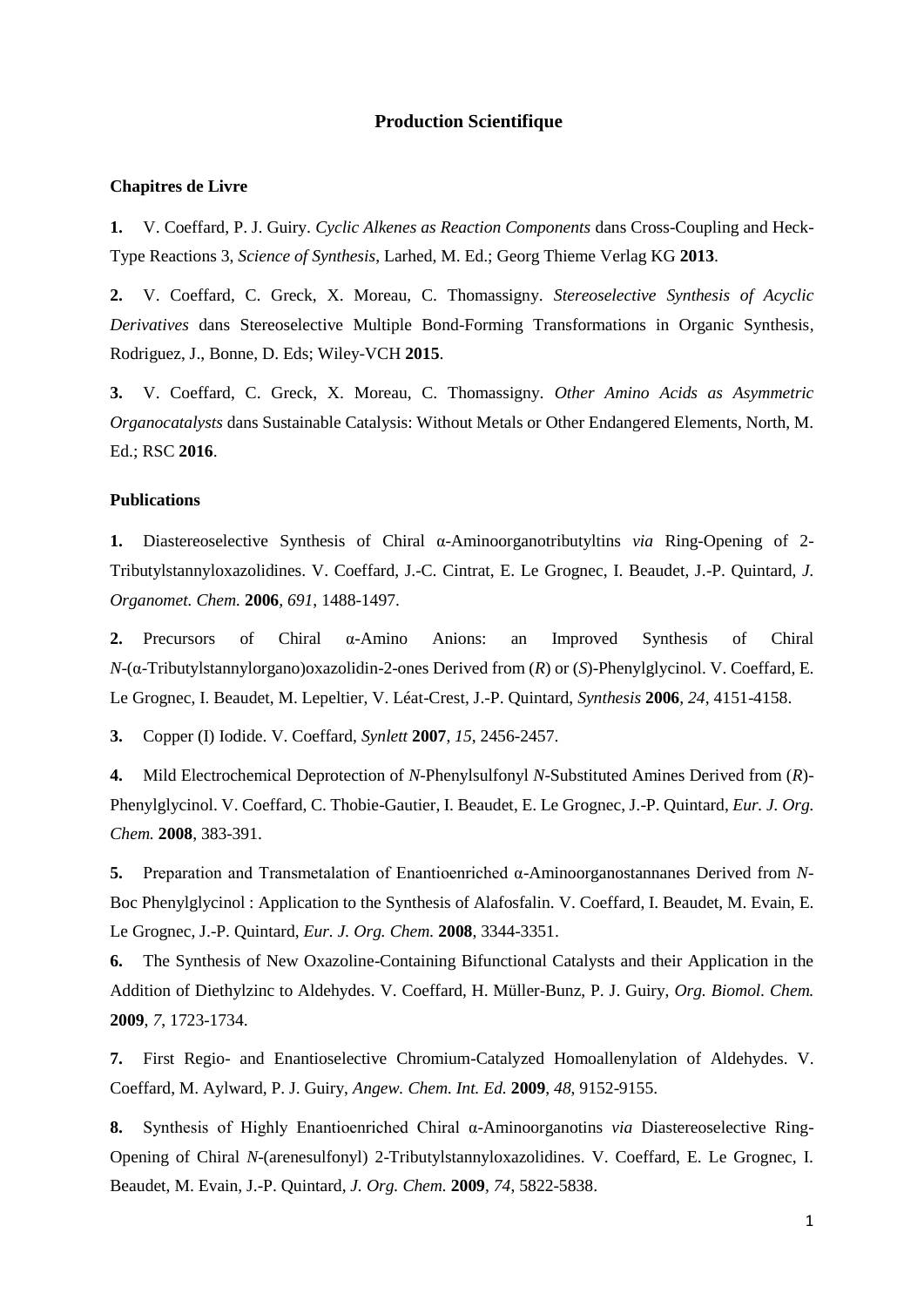**9.** Recent Advances in Ligand Design for the Intermolecular Asymmetric Mizoroki-Heck Reaction. V. Coeffard, P. J. Guiry, *Curr. Org. Chem.* **2010**, *14*, 212-229.

**10.** An Efficient and Scalable Synthesis of N-(benzyloxycarbonyl)- and N-(methyloxycarbonyl)- (S)-Vinylglycinol. A. Lumbroso, V. Coeffard, E. Le Grognec, I. Beaudet, J.-P. Quintard, *Tetrahedron Lett.* **2010**, *24*, 3226-3228.

**11.** Preparation of Enantiomerically Enriched α-Aminoorganostannanes and their Applications in Stereoselective Synthesis. V. Coeffard, I. Beaudet, E. Le Grognec, J.-P. Quintard, *Chirality* **2010**, *22*, 864-869.

**12.** Palladium-Catalyzed Three-Component Transformation of Homoallenols: A Regio- and Stereoselective Route to 1,5-Amino Alcohols. M. Aylward, V. Coeffard, P. J. Guiry, *J. Org. Chem.* **2011**, *76*, 3536-3538.

**13.** Primary Amine Catalyzed Electrophilic Amination of α,α-Disubstituted Aldehydes. A. Desmarchelier, H. Yalgin, V. Coeffard, X. Moreau, C. Greck, *Tetrahedron Lett.* **2011**, *52*, 4430-4432.

**14.** Stereoselective Organocatalytic One-Pot α,α-Bifunctionalization of Acetaldehyde by a Tandem Mannich Reaction/Electrophilic Amination. V. Coeffard, A Desmarchelier, B. Morel, X. Moreau, C. Greck, *Org. Lett.* **2011**, *13*, 5778-5781.

**15.** Electrochemical Cleavage of Sulfonamides: An Efficient and Tunable Strategy to Prevent -Fragmentation and Epimerization. P. Viaud, V. Coeffard, C. Thobie-Gautier, I. Beaudet, N. Galland, J.-P. Quintard, E. Le Grognec, *Org. Lett.* **2012**, *14*, 942-945.

**16.** Enantioselective Organocatalytic One-Pot Amination/aza-Michael/Aldol Condensation Reaction Sequence: Synthesis of 3-Pyrrolines with a Quaternary Stereocenter. A. Desmarchelier, **V. Coeffard**,\* **X. Moreau**,\* C. Greck, *Chem. Eur. J.* **2012**, *18*, 13222-13225.

**17.** Synthesis of Enantioenriched Aza-Proline Derivatives through Gold(I)-Catalyzed Cyclization of Chiral α-Hydrazino Esters. S. Bouvet, X. Moreau, **V. Coeffard,\* C. Greck**,\* *J. Org. Chem.* **2013**, *78*, 427-437.

**18.** Transition-Metal-Free Amination of Aryl boronic Acids and Their Derivatives. V. Coeffard, C. Thomassigny, X. Moreau, C. Greck, *Angew. Chem. Int. Ed.* **2013**, *52*, 5684-5686.

**19.** Merging Oxidative Dearomatization and Aminocatalysis: One-Pot Enantioselective Synthesis of Tricyclic Architectures*.* F. Portalier, F. Bourdreux, J. Marrot, X. Moreau, **V. Coeffard**,\* **C. Greck**,\* *Org. Lett.* **2013**, *15*, 5642-5645.

**20.** Asymmetric Organocatalytic Functionalization of  $\alpha, \alpha$ -Disubstituted Aldehydes through Enamine Activation. A. Desmarchelier, V. Coeffard, X. Moreau, C. Greck, *Tetrahedron* **2014**, *70*, 2491-2513.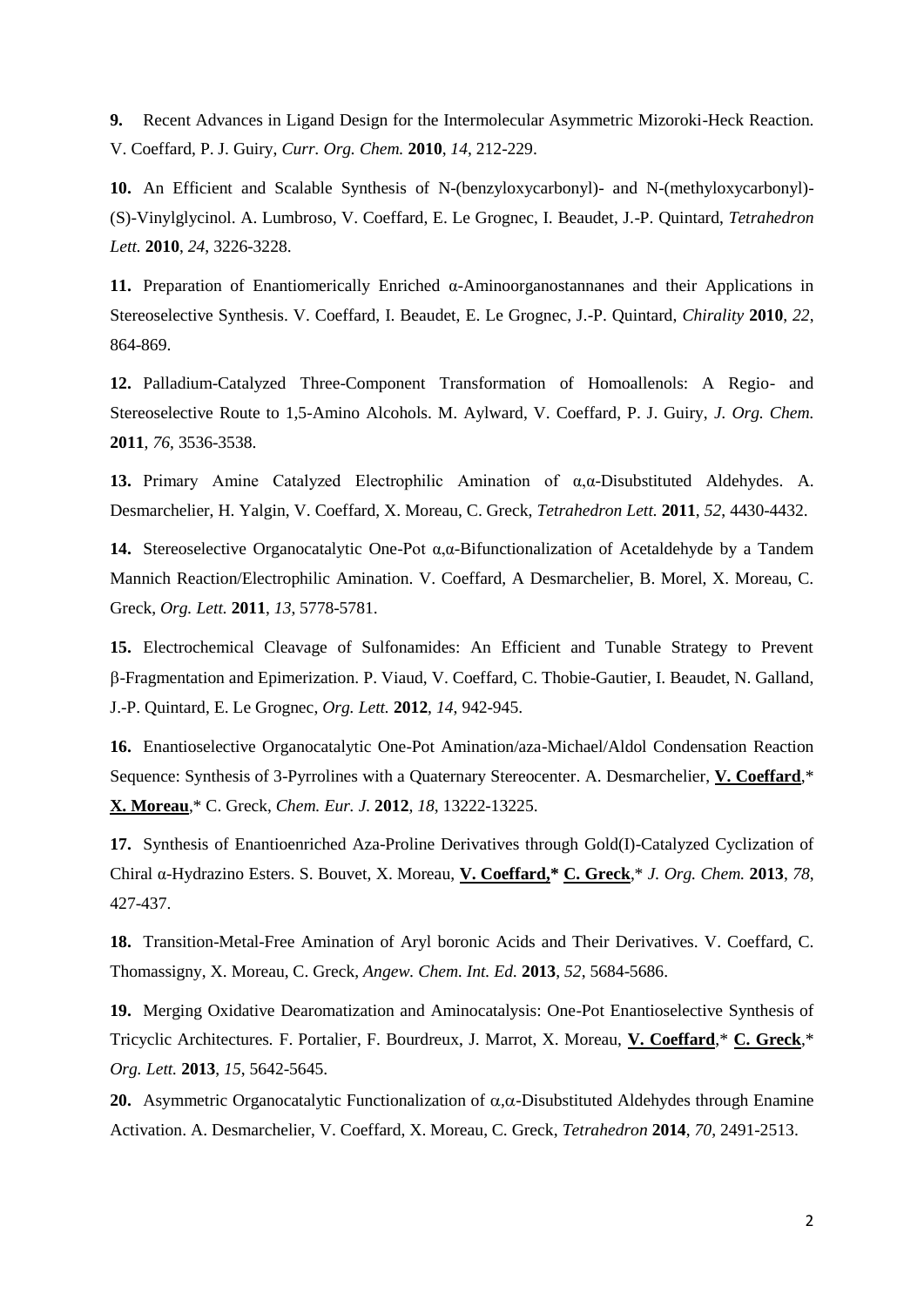**21.** Solvent- and Catalyst-Free Synthesis of Nitrogen-Containing Bicycles through Hemiaminal Formation/ Diastereoselective Hetero Diels-Alder Reaction with Diazenes. L. Crouillebois, L. Pantaine, **V. Coeffard**,\* **X. Moreau**,\* C. Greck, *J. Org. Chem.* **2015**, *80*, 595-601.

**22.** Hypervalent Iodine-Mediated Synthesis of Benzoxazoles and Benzimidazoles via an Oxidative Rearrangement. X. Zhang, R. Huang, J. Marrot, **V. Coeffard**,\* **Y. Xiong**,\* *Tetrahedron* **2015**, *71*, 700- 708.

**23.** One-Pot Enantioselective Synthesis of 1,4-Naphthoquinone-Derived Polycycles through Oxidative Dearomatization and Aminocatalysis. L. Pantaine, **V. Coeffard**,\* X. Moreau, **C. Greck**,\* *Eur. J. Org. Chem.* **2015**, 2005-2011.

**24.** Enantioselective Desymmetrization of *para*-Quinamines through an Aminocatalyzed Aza-Michael/Cyclization Cascade Reaction. L. Pantaine, **V. Coeffard**,\* X. Moreau, **C. Greck**,\* *Org. Lett.* **2015**, *17*, 3674-3677.

**25.** Aminocatalyzed Cascade Synthesis of Enantioenriched 1,7-Annulated Indoles from Indole-7- Carbaldehyde Derivatives and α,β-Unsaturated Aldehydes. M. Giardinetti, **X. Moreau**,\* **V. Coeffard**,\* C. Greck, *Adv. Synth. Catal.* **2015**, *357*, 3501-3506.

**26.** Construction of Enantioenriched Polysubstituted Hexahydropyridazines via a Sequential Multicatalytic Process Merging Palladium Catalysis and Aminocatalysis. A. S. Marques, M. Giardinetti, J. Marrot, **V. Coeffard**,\* **X. Moreau**,\* C. Greck, *Org. Biomol. Chem.* **2016**, *14*, 2828-2832.

**27.** Site-Selective Calcium-Catalyzed/Organocatalyzed Condensation of Propargyl Alcohols Tethered to β-Keto Esters. S. P. Morcillo, M. Presset, S. Floquet, V. Coeffard, C. Greck, C. Bour, V. Gandon, *Eur. J. Org. Chem.* **2016**, 2688-2694.

**28.** The Impact of Asymmetric Organocatalysis in Dearomatization and Aromatization of Carbocycles: Increasing Molecular Complexity and Diversity. L. Pantaine, X. Moreau, **V. Coeffard**,\* C. Greck, *Tetrahedron Lett.* **2016**, *57*, 2567-2574.

**29.** Chiral C2-Symmetric Iodoarene-Catalyzed Asymmetric α-Oxidation of β-Keto Esters. Y. Feng, R. Huang, L. Hu, **Y. Xiong**,\* **V. Coeffard**,\* *Synthesis* **2016**, *48*, 2637-2644.

**30.** Efficient Synthesis of Unsymmetrical Sulfamides via a Lossen-Like Rearrangement. L. Pantaine, F. Richard, J. Marrot, **X. Moreau**,\* **V. Coeffard**,\* C. Greck, *Adv. Synth. Catal.* **2016**, *358*, 2012-2016.

**31.** Asymmetric Synthesis of Fused Polycyclic Indazoles through Aminocatalyzed Aza-Michael Addition/Intramolecular Cyclization. M. Giardinetti, J. Marrot, **X. Moreau**,\* **V. Coeffard**,\* C. Greck, *J. Org. Chem.* **2016**, *81*, 6855-6861.